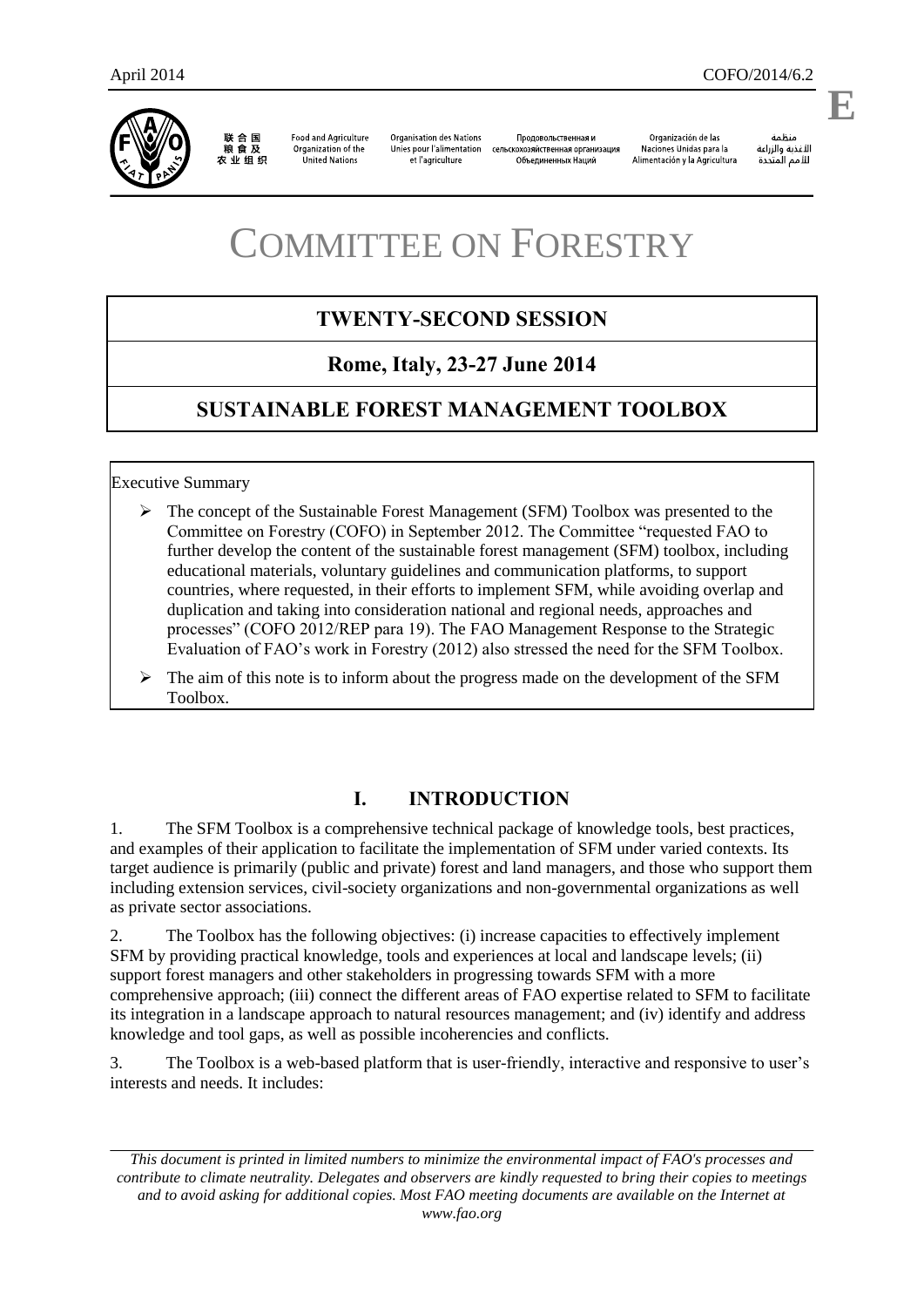- modules on SFM thematic areas, comprising (i) an overview of basic knowledge; (ii) more indepth information; (iii) links to related tools; and (iv) links to SFM cases/examples and further references;
- a database of SFM tools and cases/examples that have been collated and arranged in an easyto-access format; and
- a discussion forum.

4. The Toolbox uses knowledge references, tools and cases produced by FAO, Collaborative partnership on Forests (CPF) members, other partners and member countries. The scope of the Toolbox is global (for all types of forests) however it will be an evolving set that will also include regional and national resources.

5. The development of the SFM Toolbox aligns with FAO's mandate and role as a knowledge organization. FAO, in collaboration with its many partners, creates, compiles and shares critical information about SFM, and facilitates a dialogue between those who possess the knowledge and those who need it, aiming at "turning knowledge into action". The Toolbox is included in the Organization's Strategic Objective 2: "Increase and improve provision of goods and services from agriculture, forestry and fisheries in a sustainable manner". During 2013 the Toolbox has been presented at the Regional Forestry Commissions. Comments and recommendations received from member countries in these regional meetings included:

### *LACFC (Georgetown - Guyana, 9-13 Sep 2013)*

- o "Delegates offered their support to the development of the toolbox, suggesting the establishment of a mechanism to facilitate their contributions."
- o "The Commission requested FAO to distribute the sustainable forest management toolbox as widely as possible when it is ready, so that it can be widely used."

#### *AFWC (Windhoek – Namibia, 30 Sep – 4 Oct 2013)*

- o "The Commission recommended the continuation of the design and development of the SFM toolbox, and the subsequent translation of the approved methodology."
- o "The Commission requested FAO to establish a mechanism for reviewing contributions from countries, regional and international parties and to firmly manage the quality control processing the further design and development of the tool box. Efforts should also be made to have the sustainable forest management (SFM) toolbox accessible and usable by remotely located stakeholders who may not have access to large bandwidth internet connection. Additionally, a module on sustainable wildlife management should be introduced in the toolbox."

## *APFC (Rotorua - New Zealand, 5-8 Nov 2013)*

- o "Delegates encouraged FAO to collaborate with other forest-related organizations, in particular ITTO and CIFOR, in the further development of the Toolbox and to focus on identified gaps and to avoid duplication of efforts."
- o "The Commission urged FAO to ensure that the Toolbox covers all aspects of sustainable forest management for all types of forests and trees outside forests and that it meets the diverse needs of the target audience."
- o "Delegates welcomed the proposed usability test and suggested it be implemented early in the process. The Commission requested FAO to provide training on the use of the Toolbox when completed."

6. These comments and suggestions have been considered in the development of the Toolbox, and will help shape the planned testing and validation.